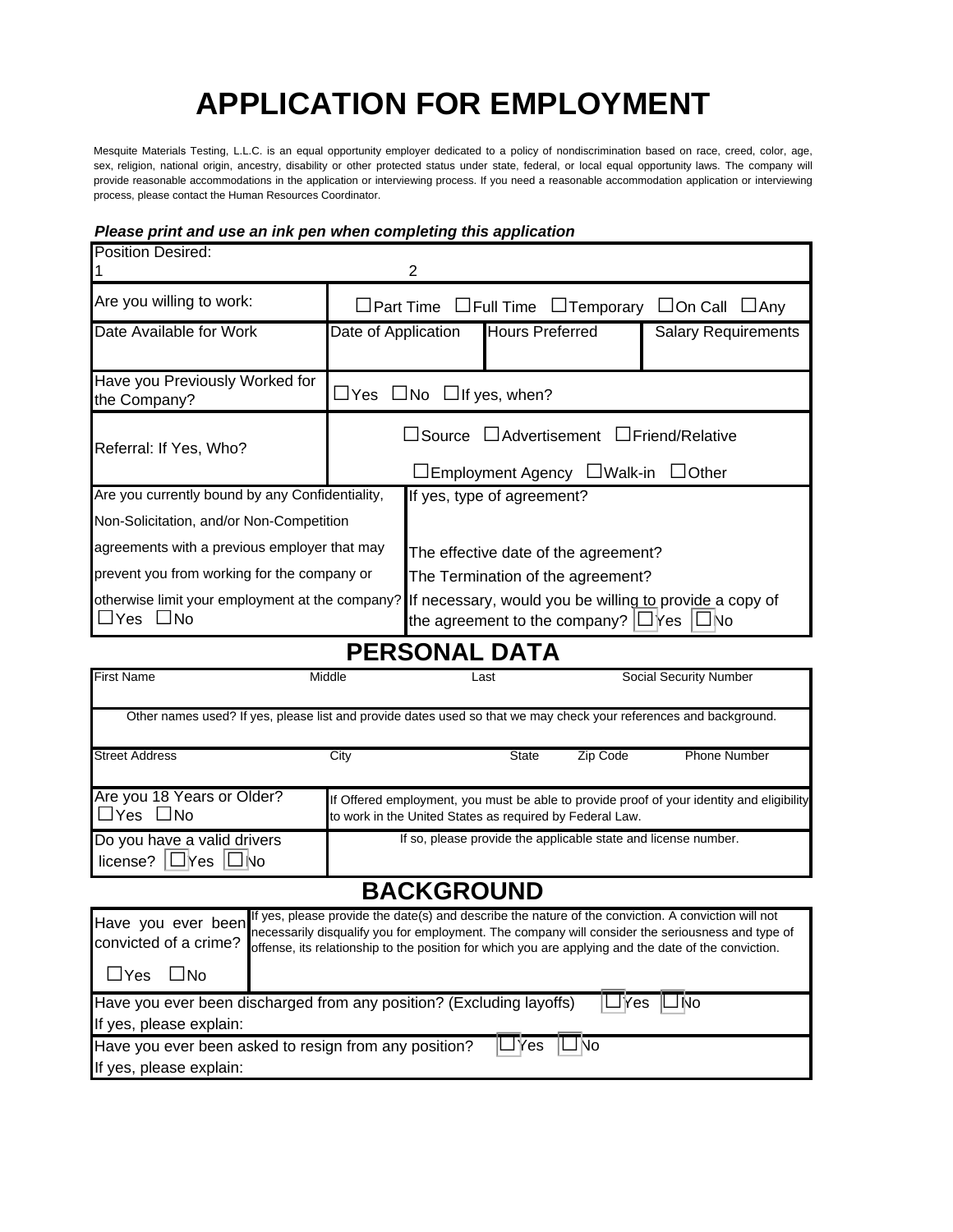| Type of School                                 | Name and Location of School | <b>Circle Years</b><br>Completed | Major Areas<br>of Study |                    | Degree Obtained |
|------------------------------------------------|-----------------------------|----------------------------------|-------------------------|--------------------|-----------------|
| High School or<br>Equivalent                   |                             | 1234                             | N/A                     | Yes<br>GED:<br>Yes | No<br>No        |
| College                                        |                             | 1234                             |                         | Yes                | No              |
| Trade, Business or<br>Correspondence<br>School |                             | 1234                             |                         | Yes                | No              |
| Other                                          |                             | 1234                             |                         | Yes                | No              |

### **EDUCATION**

### **SKILLS**

B for Beginner (0-1 years), I for Intermediate (1-3 years), A for advanced (3+ years). Please List your specific skills in each area followed by a rating of

Office Software - Word Processors, Spreadsheets, Databases, Presentations, E-Mail and Internet

CAD/CAM Software

Programming Languages

Other technical training/experience. (For Example: Welding, Hydraulics, Pneumatics, Electronics, Robotics, Ect.)

**Other** 

Describe specializing training, apprenticeships, skills or extracurricular activities that may be relevant to the position applied for.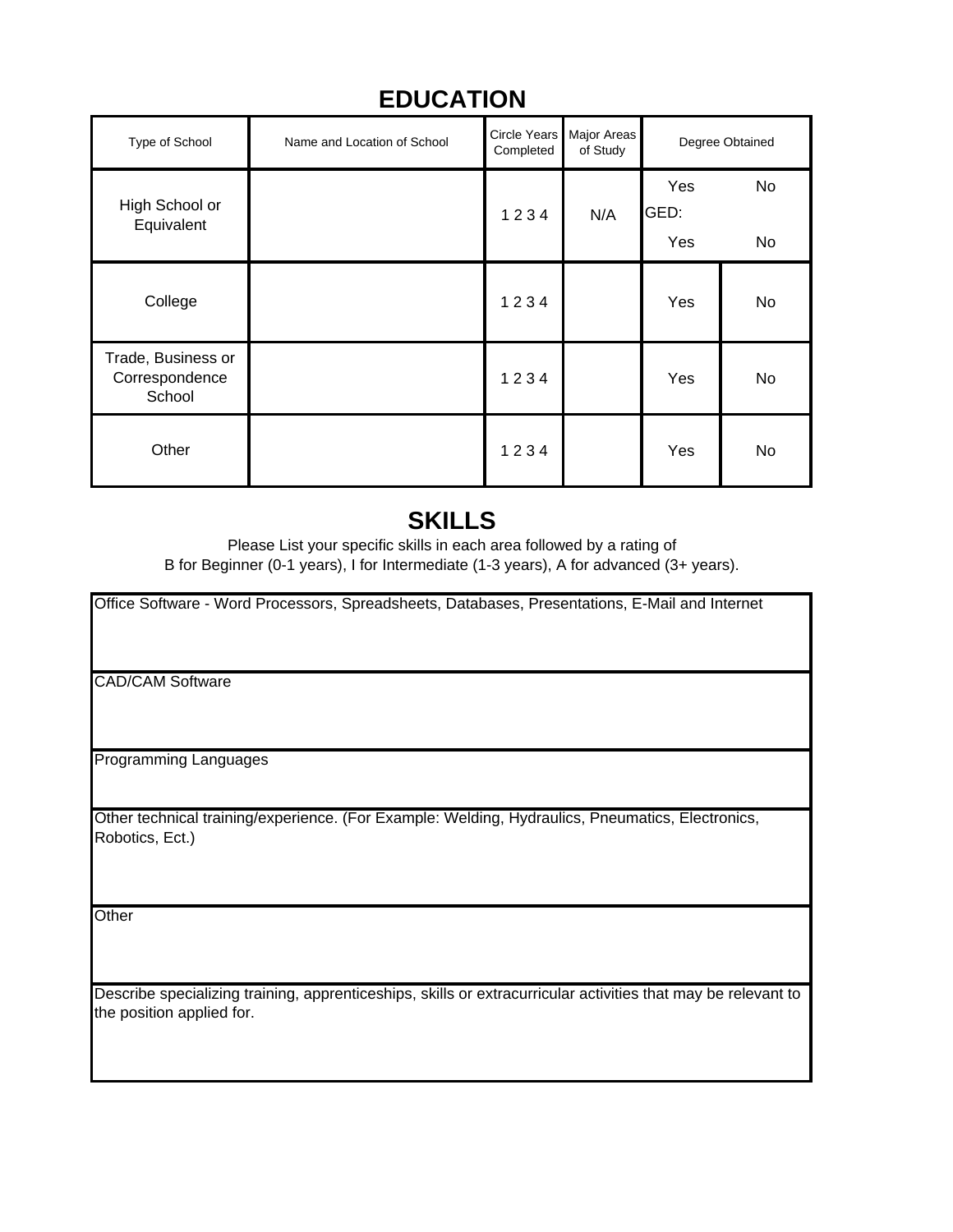## **EMPLOYMENT HISTORY**

|                                          |         |                     | Starting with your PRESENT or MOST RECENT EMPLOYER, list in consecutive order ALL<br>EMPLOYMENT, including MILITARY SERVICE. You may attach your resume, however you must still |
|------------------------------------------|---------|---------------------|---------------------------------------------------------------------------------------------------------------------------------------------------------------------------------|
|                                          |         |                     | complete the application because much of the information requested is not typically provided on most                                                                            |
| resumes.                                 |         |                     |                                                                                                                                                                                 |
| Employer name and address:               |         |                     | Phone Number:                                                                                                                                                                   |
|                                          |         |                     |                                                                                                                                                                                 |
| Date Hired: 1990                         |         | <b>Base Pay:</b>    | Name, Title of Last Supervisor                                                                                                                                                  |
|                                          | Mo./Yr. | Starting: \$        |                                                                                                                                                                                 |
| Date Separated:_________                 |         | Ending: \$_________ |                                                                                                                                                                                 |
|                                          | Mo./Yr. |                     |                                                                                                                                                                                 |
| Position Held and Description of Duties: |         |                     |                                                                                                                                                                                 |
|                                          |         |                     |                                                                                                                                                                                 |
| Employer name and address:               |         |                     | Phone Number:                                                                                                                                                                   |
| Date Hired:                              |         | <b>Base Pay:</b>    | Name, Title of Last Supervisor                                                                                                                                                  |
|                                          | Mo./Yr. | Starting: \$        |                                                                                                                                                                                 |
| Date Separated: ________                 |         | Ending: \$______    |                                                                                                                                                                                 |
|                                          | Mo./Yr. |                     |                                                                                                                                                                                 |
| Position Held and Description of Duties: |         |                     |                                                                                                                                                                                 |
|                                          |         |                     |                                                                                                                                                                                 |
| Employer name and address:               |         |                     | Phone Number:                                                                                                                                                                   |
| Date Hired:                              |         | <b>Base Pay:</b>    | Name, Title of Last Supervisor                                                                                                                                                  |
|                                          | Mo./Yr. | Starting: \$        |                                                                                                                                                                                 |
| Date Separated:                          |         | Ending: \$______    |                                                                                                                                                                                 |
|                                          | Mo./Yr. |                     |                                                                                                                                                                                 |
| Position Held and Description of Duties: |         |                     |                                                                                                                                                                                 |
|                                          |         |                     |                                                                                                                                                                                 |
| Employer name and address:               |         |                     | Phone Number:                                                                                                                                                                   |
| Date Hired:                              |         | <b>Base Pay:</b>    | Name, Title of Last Supervisor                                                                                                                                                  |
|                                          | Mo./Yr. | Starting: \$        |                                                                                                                                                                                 |
| Date Separated:________                  |         | Ending: \$______    |                                                                                                                                                                                 |
|                                          | Mo./Yr. |                     |                                                                                                                                                                                 |
| Position Held and Description of Duties: |         |                     |                                                                                                                                                                                 |
|                                          |         |                     |                                                                                                                                                                                 |
| Employer name and address:               |         |                     | Phone Number:                                                                                                                                                                   |
| Date Hired:                              |         | <b>Base Pay:</b>    | Name, Title of Last Supervisor                                                                                                                                                  |
|                                          | Mo./Yr. | Starting: \$        |                                                                                                                                                                                 |
| Date Separated:                          |         | Ending: \$          |                                                                                                                                                                                 |
|                                          | Mo./Yr. |                     |                                                                                                                                                                                 |
| Position Held and Description of Duties: |         |                     |                                                                                                                                                                                 |
|                                          |         |                     |                                                                                                                                                                                 |
|                                          |         |                     | IF CURRENTLY EMPLOYED, SHOULD WE CONTACT YOU BEFORE CONTACTING YOUR                                                                                                             |
| <b>EMPLOYER?</b>                         |         |                     |                                                                                                                                                                                 |
| $\Box$ Yes $\Box$ No                     |         |                     |                                                                                                                                                                                 |
|                                          |         |                     |                                                                                                                                                                                 |